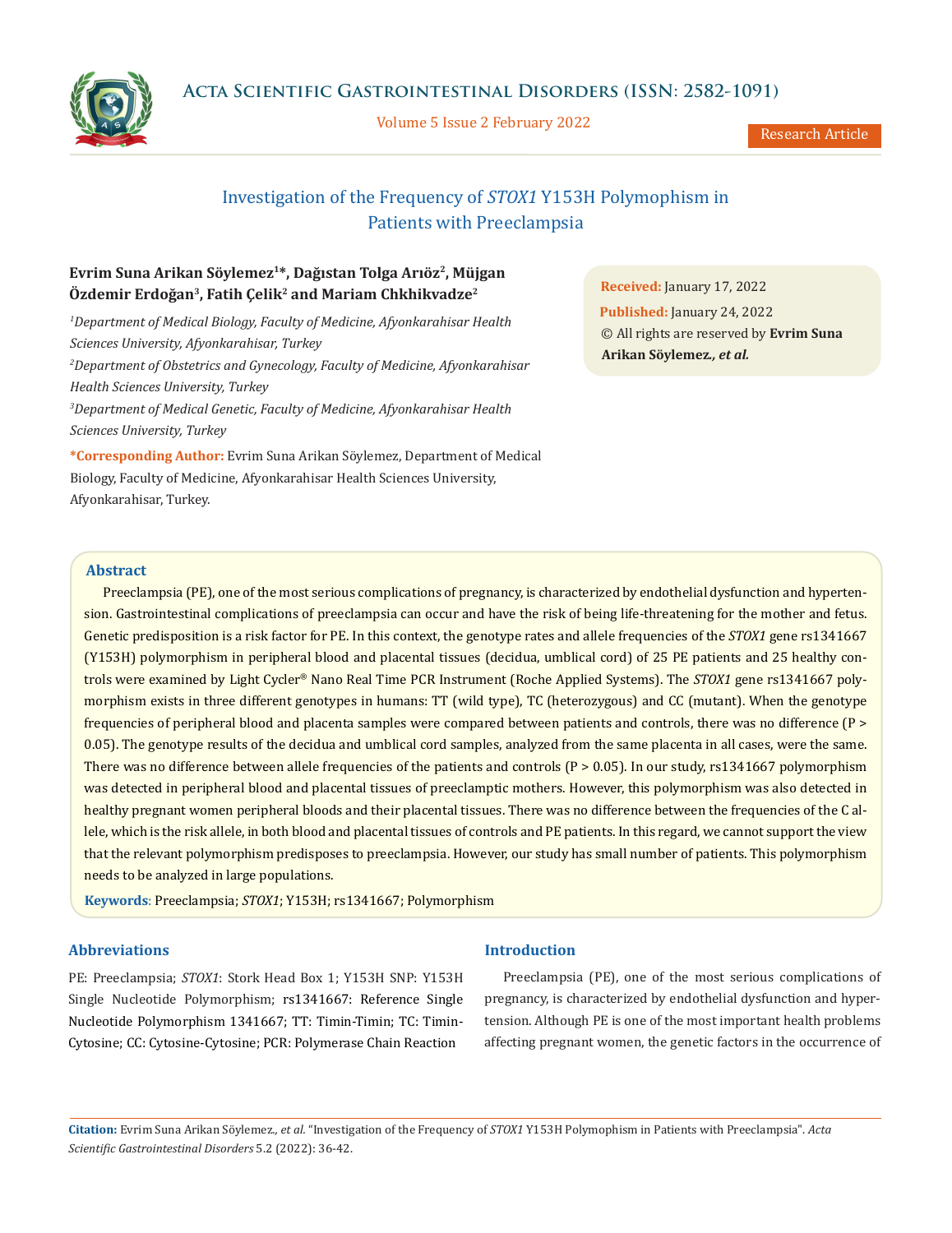the disease are still unclear. However, genetic predisposition is a risk factor for preeclampsia. It has been suggested that the placentally expressed *STOX1* gene may be a candidate gene for preeclampsia. It has been suggested that the *STOX1* Y153H SNP is present in all studied families who gave birth with preclamptic pregnancies. Studies show that preeclampsia is caused by the presence of the placenta during pregnancy and the symptoms disappear immediately after the placenta separates after delivery [1,2].

Many studies point to the placenta as the primary cause of preeclampsia. Hypertensive diseases arising from placental defects affect more than 10% of pregnancies [3]. In the physiopathology of preeclampsia; as a result of insufficient uteroplacental vascularization, adequate blood supply to the developing fetus cannot be provided and fetoplacental hypoxia develops. This situation causes an imbalance between the secretion and metabolism of prostaglandins, endothelin and nitric oxide by the placenta and extraplacental tissues, and plays a role in the formation of hypertension, platelet activation and systemic endothelial dysfunction together with lipid peroxidation and other unspecified factors [4].

Preeclampsia is proteinuria and/or edema accompanying hypertension in pregnancy. In a patient with normal blood pressure at the beginning of pregnancy, a blood pressure of 140/90mmHg or higher after the 20th gestational week or an increase of 30 mmHg in systolic pressure and 15 mmHg in diastolic pressure compared to previous values are diagnostic for hypertension. Proteinuria, on the other hand, is the detection of 300 mg/dl or more protein in at least two urine samples taken 6 hours apart. Edema is common; it is especially evident on the back of the hand and face [5].

#### **Pathogenesis of preeclampsia**

The mechanisms underlying the pathogenesis of preeclampsia are multifactorial and there are many gaps regarding this issue  $[6]$ . Hypotheses such as immune maladaptation, endothelial dysfunction, oxidative stress, placental ischemia, angiogenesis and genetic conflict theories have been proposed to explain the etiology and pathogenesis of PE [7-9]. However, PE is a multisystem syndrome that includes genetic and environmental factors  $[10-12]$ . There are two stages involved in the development of PE; The first stage is weak placentation producing substances that interact with genetic and environmental structural factors, leading to the second stage of the clinical maternal syndrome.

The underlying mechanism for PE is an impaired placentation resulting from inadequate trophoblast invasion of the uterine spiral arteries. In addition to genetics playing a role, placental vascular insufficiency, micro-thrombosis and vasoconstriction seem to be the main causes in the pathophysiology of PE. Oxidative stress causes the release of factors such as antiangiogenic agents, proinflammatory cytokines, cell-free fetal DNA and exosomes into the maternal circulation, impairing maternal endothelial function, resulting in a systemic inflammatory response and hypertension. Other manifestations of the disease may include cardiac, pulmonary, haematological, renal, neurological and hepatic dysfunction [8,13]. Ersch., *et al.* [14] reported that feeding problems occurred in 46% of the preeclamptic group. Preeclampsia is associated with an increased relative risk for the development of end-stage kidney disease in the mother  $[15]$ . Beside, gastrointestinal complications of preeclampsia can occur and have the risk of being life-threatening for the mother and fetus [16].

#### *STOX1* **gene and its role in preeclampsia**

The *STOX1* (Storkhead Box 1) gene is a protein-coding gene. It is located in the 10q22.1 region. Diseases associated with the *STOX1* gene include Pre-Eclampsia. Gene Ontology (GO) annotations for this gene include specific DNA binding to the RNA polymerase II regulatory region sequence. That is, the protein encoded by this gene can function as a DNA binding protein. Additionally, it is involved in the regulation of the levels of reactive oxidative species and reactive nitrogen species, and mitochondrial homeostasis in the placenta. Mutations in this gene are associated with preeclampsia/eclampsia 4 (PEE4) [17].

It has been suggested that the placentally expressed *STOX1* gene may be a candidate gene for preeclampsia. Oudejans., *et al.* [18] presented evidence of an epigenetic phenomenon for preeclampsia in their study with Dutch women. van Dijk., *et al.* [19] suggested the *STOX1* gene as a new imprinted gene for preeclampsia in their combined linkage analysis with candidate genes in the first trimester placenta. *STOX1* is expressed in the early placenta and is preferentially expressed from the maternal allele.

*STOX1* encodes a putative DNA-binding protein and is involved in the differentiation of trophoblasts. van Dijk., *et al.* [19] hypothesized that maternal transmission of the variant allele to the fetus triggers premature trophoblast differentiation resulting in pre-

**Citation:** Evrim Suna Arikan Söylemez*., et al.* "Investigation of the Frequency of *STOX1* Y153H Polymophism in Patients with Preeclampsia". *Acta Scientific Gastrointestinal Disorders* 5.2 (2022): 36-42.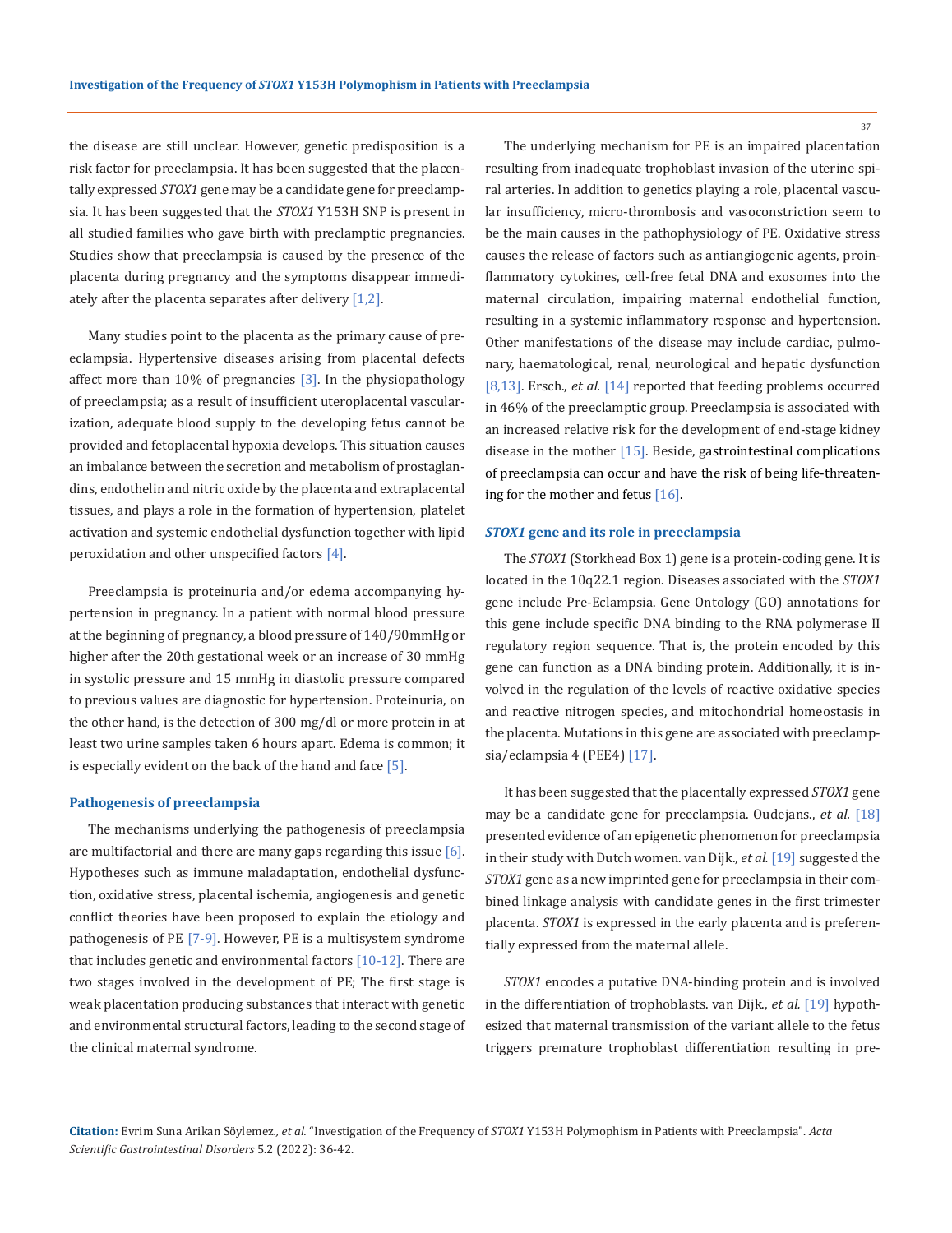eclampsia and causes insufficient trophoblast invasion. It has been suggested that the paternal imprinted allele is silenced and the maternal allele is dominantly expressed. In addition, mutations in the *STOX1* gene have been reported to predispose to preeclampsia. All preeclamptic women they studied had the *STOX1* Y153H variant [19]. Van Dijk., *et al.* [20] defined that *STOX1* functions in the fetal placenta by influencing trophoblast invasion, moreover, *STOX1* Y153H SNP is present in all studied families who gave birth with pre-clamptic pregnancies.

Defective placenta formation, preeclampsia, and fetal growth retardation are common pregnancy disorders in humans. The presence of broad placental types in mammals has led to limited use of animal models for understanding human placental development. However, new directions, including three-dimensional organoids, stem cell culture systems, and single cell RNA sequencing, provide new perspectives in this field [21].

In this study, it was aimed to investigate the frequency of *STOX1* rs1341667 (Y153H) polymorphism in preeclamptic and control group placentas and in blood samples of mothers.

### **Materials and Methods**

#### **Patients and ethics**

All the placentas from the PE patients  $(n = 25)$  and healty mothers (n = 25) (aged 18-45) after giving birth were collected from the polyclinic of the Afyonkarahisar Health Sciences University, Faculty of Medicine, Department of Obstetrics and Gynecology. This study was approved by the Afyonkarahisar Health Sciences University Clinical Ethics Committee with the decision number 162 dated 01.06.2018. All patients have given their written consent for the use of their placenta and peripheral venous blood sample. The absence of a history of hypertension before pregnancy, the arterial blood pressure  $\geq 14/90$ mmHg in two measurements at least six hours apart after the 20th week of pregnancy, and  $\geq 0.3$  g protein excretion in the 24-hour urine were taken into account for the diagnosis of pre-eclampsia. Exclusion criterias for PE patients: no history of pre-pregnancy hypertension, no twin or multiple pregnancy, hydrops fesalis, mole hydatiform, renal disease, diabetes, heart disease, liver failure, malignancy, autoimmune disease. Exclusion criterias for healty mothers: no history of hypertension before and during pregnancy, no twin or multiple pregnancy, hydrops fesalis, hydatid mole, renal disease, diabetes, heart disease, liver failure,

malignancy, autoimmune disease, no family history of pre-eclampsia.

### **Collecting tissue and blood samples**

Within the scope of the study, approximately  $1 \text{ cm}^3$  samples were taken from the placental tissue expelled during normal birth or cesarean section, without any additional intervention and/or application of any additional medical agents other than those routinely required during the delivery process (decidua and umblical cord). The samples were stored at -20°C until isolation of DNA. In addition, 2cc blood samples were taken from the volunteers in 5cc EDTA tube.

#### **Genomic DNA isolations and chemicals used for analysis**

Genomic DNA extractions of each tissue and blood samples were performed by using EZ-DNA total extraction kit (Biological Industries, Israel Beit Haemek Ltd, Cat. No: 20-600-50), RBC Lysis Solution (Biological Industries, Israel Beit Haemek Ltd, Cat. No: 01-888-1), HEPES Buffer (Biological Industries, Israel Beit Haemek Ltd, Cat. No: 03-025-1) according to the manufacturer's protocol. DNA quantity and purity were determined with Promega Quant Fluor E6090 (Promega, Madison, USA) and stored at -20°C until use.

For the analysis of *STOX1* gene rs1341667 polymorphism.

Light Snip Assay (TIB MOLBIOL, GmbH, Berlin, Germany, LOT: 48602001) was used. Kit includes DNase RNAz free water, Reagent Mix, FastStart DNA Master HybProbe (Roche Diagnostic).

### **Genotyping**

Genotyping analyses of *STOX1* gene rs1341667 polymorphism were completed with LightCycler® Nano Real Time PCR Instrument (Roche Applied Systems) using Real-Time PCR method. Preparation of the reaction mix is given in Table 1.

| <b>Solution</b>                    | <b>Quantity per reaction</b> |  |  |
|------------------------------------|------------------------------|--|--|
| H <sub>2</sub> O (DNaz, RNaz free) | 14.4 µl                      |  |  |
| Reaction mix                       | $1.0 \mu$                    |  |  |
| FastStart DNA Master HybProbe      | $2.0$ $\mu$                  |  |  |
| MgCl2 (25mM)                       | $1.6 \mu$                    |  |  |
| <b>DNA</b>                         | $1.0$ $\mu$                  |  |  |
| Last volume                        | $20 \mu$                     |  |  |

**Table 1**: Preparation of the Reaction Mix.

**Citation:** Evrim Suna Arikan Söylemez*., et al.* "Investigation of the Frequency of *STOX1* Y153H Polymophism in Patients with Preeclampsia". *Acta Scientific Gastrointestinal Disorders* 5.2 (2022): 36-42.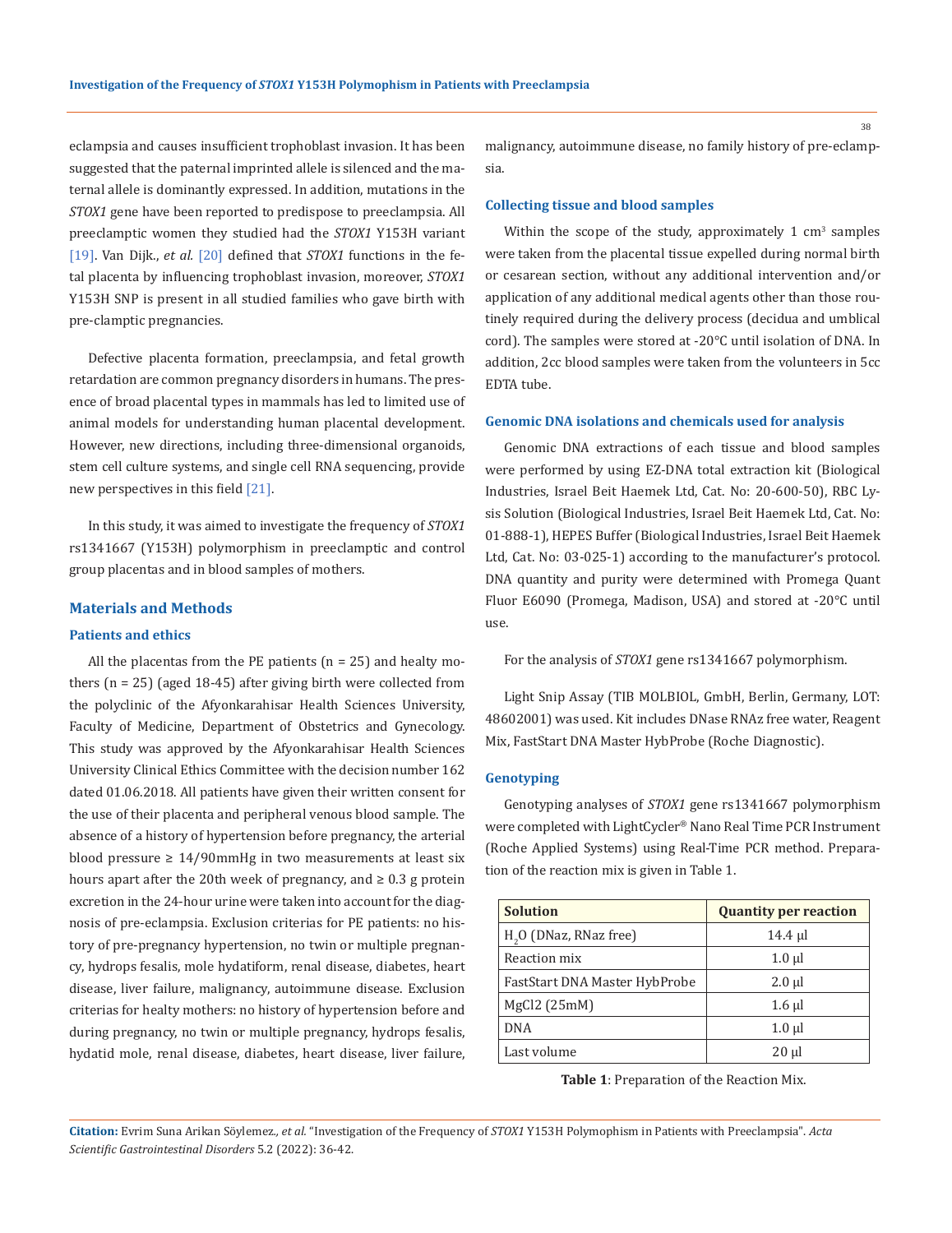The *STOX1* gene rs1341667 polymorphism amplification protocol is as follows: After 10 minutes of denaturation at 95°C, 40 cycles of denaturation at 95°C for 10 seconds, extension and amplification at 60°C for 10 seconds and at 72°C for 15 seconds were performed. Subsequently, melting curve analysis was performed at 95°C for 20 seconds, at 40°C for 20 seconds, and at 40°C for 30 seconds after rising to 85°C.

### **Results**

### **Genotype data**

Genotype ratios and allele frequencies of *STOX1* gene rs1341667 polymorphism were analyzed in peripheral blood and placental tissues (decidua, umblical cord) of 23 patients with preeclampsia and 23 healthy controls. Genotype analysis results of two cases belonging to each group could not be obtained. Sample genotype analysis curves are shown in Figure 1.



**Figure 1.** Results of blood and placental genotype analysis of the same preeclampsia patient. X: Peripheral blood, Y: Decidua, Z: Umblical Cord.

### **Genotype ratios of** *STOX1* **gene rs1341667 polymorphism**

The *STOX1* gene rs1341667 polymorphism exists in three different genotypes in humans: TT (wild type), TC (heterozygous) and CC (mutant).

In the control group, in 19 cases found as a result of peripheral blood DNA analysis; The number of individuals with the TT genotype was determined as 5 (26.30%), the number of individuals with the TC genotype as 7 (36.84%) and the number of individuals with the CC genotype as 7 (36.84%) (Table 2). Analysis results could not be obtained from the blood samples of 4 control individuals. Considering the placental genotyping of the controls, the genotype results of the decidua and umblical cord samples analysed belonging to the same placenta were the same. The genotype of 6 placenta samples was determined as TT (31.58%), the genotype of 9 placenta samples was determined as TC (47.37%), and the genotype of 4 placenta samples was determined as CC (21.05%) (Table 3). The genotype analysis results of 3 placenta samples could not be obtained.

In 16 cases found as a result of DNA analysis of peripheral blood in the preeclampsia patient group; The number of individuals with the TT genotype was 7 (43.75%), the number of individuals with the TC genotype was 7 (43.75%), and the number of individuals with the CC genotype was 2 (12.50%) (Table 2). Analysis results could not be obtained from the blood samples of 7 patients. When the placental genotyping of the patients is examined, the genotype results of the decidua and cord samples analyzed belonging to the same placenta are the same. The genotype of 8 placenta samples was determined as TT (36.36%), the genotype of 6 placenta samples was determined as TC (27.28%), and the genotype of 8 placenta samples was determined as CC (36.36%) (Table 3). Analysis result of 1 placenta sample could not be obtained.

| Genotype  | Control group $n = 19$ | PE patient group $n = 16$ |  |  |
|-----------|------------------------|---------------------------|--|--|
| <b>TT</b> | $5($ %26,30)           | 7 (%43,75)                |  |  |
| TC        | 7 (%36,84)             | 7 (%43,75)                |  |  |
| CC        | 7 (%36,84)             | $2($ %12,50)              |  |  |

**Table 2:** Genotype distribution of *STOX1* gene rs1341667 polymorphism in peripheral blood samples.

| Genotype  | Control group $n = 19$ | PE patient group $n = 22$ |  |
|-----------|------------------------|---------------------------|--|
| <b>TT</b> | $6($ %31,58)           | 8 (%36,36)                |  |
| TC        | $9($ %47,37)           | $6($ %27,28)              |  |
| CC        | 4(%21,05)              | 8 (%36,36)                |  |

**Table 3:** Genotype distribution of *STOX1* gene rs1341667 polymorphism in placental tissue samples.

#### **Allele frequencies of STOX1 gene rs1341667 polymorphism**

Frequency of T allele was 17 (44.74%) and frequency of C allele was 21 (55.26%) in DNA samples obtained from peripheral blood samples of control group, Frequency of T allele was 21 (65.63) and the frequency of the C allele was 11 (34.38%) in DNA samples ob-

**Citation:** Evrim Suna Arikan Söylemez*., et al.* "Investigation of the Frequency of *STOX1* Y153H Polymophism in Patients with Preeclampsia". *Acta Scientific Gastrointestinal Disorders* 5.2 (2022): 36-42.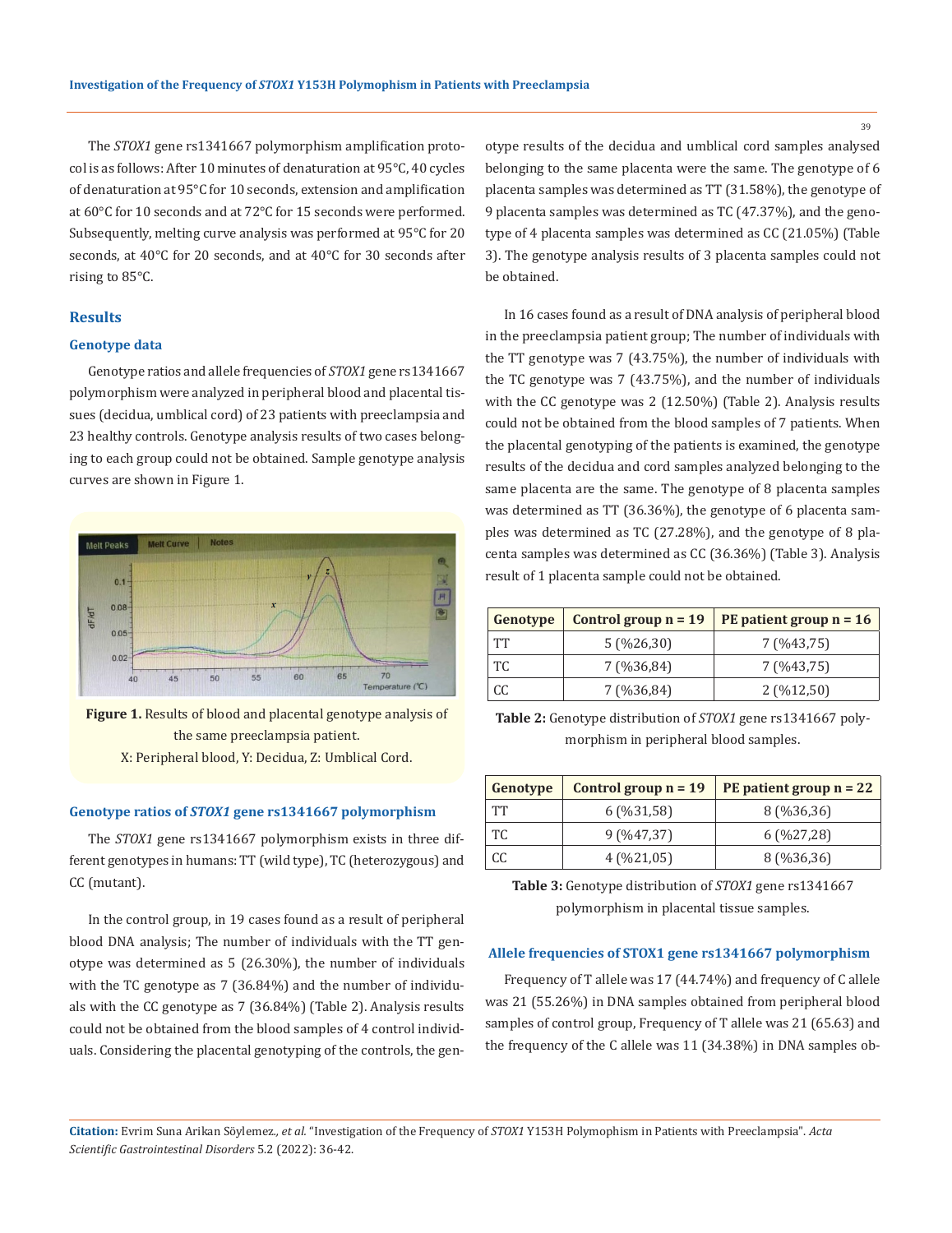tained from peripheral blood samples of PE patient group. T and C allele frequencies of *STOX1* gene rs1341667 polymorphism were analyzed using the  $x^2$  test. There was no difference between the allelic frequencies of the two groups (P > 0.05) (Table 4).

The frequency of the T allele was 21 (55.26%) and the frequency of the C allele was 17 (44.74%) in DNA samples obtained from placental tissue samples of the control group, while the frequency of T allele was 22 (%50) and the frequency of the C allele was 22 (50%) in DNA samples obtained from placental tissue samples from the PE patient group. T and C allele frequencies of *STOX1* gene  $rs1341667$  polymorphism were analyzed using the  $x^2$  test. There was no difference between the allele frequencies of the two groups  $(P > 0.05)$  (Table 5).

| <b>Allele</b> | <b>Control group</b><br>$n = 38$ | <b>PE</b> patient<br>group $n = 34$ |      | OR (95% CI)       |
|---------------|----------------------------------|-------------------------------------|------|-------------------|
| ጥ             | 17 (%44,74)                      | 21 (%65,63)                         | 0.08 | 0.424             |
|               | 21 (%55,26)                      | 11 (%34,38)                         |      | $(0.161 - 1.119)$ |

**Table 4:** Distribution of allele frequencies of *STOX1* gene rs1341667 polymorphism in peripheral blood samples.

| <b>Allele</b> | <b>Control group</b><br>$n = 38$ | <b>PE</b> patient<br>group $n = 44$ | P    | OR (95%)<br>CD <sub>1</sub> |
|---------------|----------------------------------|-------------------------------------|------|-----------------------------|
|               | 21 (%55,26)                      | 22 (%50)                            | 0.63 | 1.235                       |
|               | 17 (%44,74)                      | 22 (%50)                            |      | $(0.517 - 2.95)$            |

**Table 5:** Distribution of allele frequencies of *STOX1* gene rs1341667 polymorphism in placental tissue samples.

### **Discussion**

Preeclampsia is a major cause of perinatal morbidity and mortality, and it is very strongly associated with fetal growth retardation. It has been suggested that the placentally expressed *STOX1* gene may be a candidate gene for preeclampsia. Oudejans., *et al.* [18] presented evidence of an epigenetic phenomenon for preeclampsia in their study with Dutch women. van Dijk., *et al.* [19] suggested the *STOX1* gene as a new imprinted gene for preeclampsia in their combined linkage analysis with candidate genes in the first trimester placenta. *STOX1* is expressed in the early placenta and is preferentially expressed from the maternal allele. *STOX1* encodes a putative DNA-binding protein and is involved in the differentiation of trophoblasts. On contrary to van Dijk., *et al.* 's studies, Iglesias-Platas [22] suggested that *STOX1* is not imprinted and is not likely to be involved in preeclampsia. Both suggestions are interesting.

In the study of Zhao., *et al.* [23], 65 women with preeclampsia were included in the study to investigate the relationship between *STOX1* expression and the pathogenesis of early-onset preeclampsia. The expression and localization of *STOX1* mRNA and protein in the placenta were evaluated by immunohistochemistry, RT-qPCR and Western blot consisting of three maternal groups. Expression of *STOX1* in the placenta has been reported mainly in the cytoplasm of placental syncytiotrophoblasts, cytotrophoblasts, vascular endothelial and mesenchymal cells, with a few scattered in the cell nucleus. Staining intensity in the late-onset group was found to be similar to the control group. Positive expression rates of *STOX1* protein in the early-onset group, late-onset group, and control group were 96.8% (30/31), 70.6% (24/34) and 67.6% (23/34) in the early-onset group, respectively. There was no statistical difference between the late-onset group and the control group in terms of *STOX1* levels (P = 0.793). Expression levels of *STOX1* mRNA were higher in the early-onset group than in the late-onset group (P < 0.05). There was no statistical difference between the late-onset group and the control group  $(P > 0.05)$ .

Van Dijk., *et al.* [19] determined a decreased progression in villus explants carrying the *STOX1* HH genotype associated with preeclampsia. They suggested that this was consistent with the fact that the *STOX1* HH genotype was associated with a decreased cellcell adhesion and a regressed differentiation towards an invasive phenotype. In addition, it has been suggested that *STOX1* Y153H is effective in the invasion of extravilus trophoblast and plays a central role in the etiology of preeclampsia.

Similarly, Pınarbaşı., *et al.* [24] reported that *STOX1* Y153H polymorphism is a risk factor for early-onset preeclampsia ( $P \ge 0.03$ ), however, it is not a risk factor for late-onset preeclampsia. Berends., *et al.* [25] reported the C allele as the dominant allele in the Dutch population. In their study with 149 preeclampsia patients and 154 controls, the C allele frequency was 65% (genotype distribution; 43.5% CC, 43.5% CT and 13% TT) in controls, while the C allele frequency was 64% (genotype distribution; 43% CC, 43% CT and 14% TT). It was determined that the frequency of C allele increased to 71% in those with a family history of preeclampsia. Contrary to these studies, another study found no relationship between *STOX1*

**Citation:** Evrim Suna Arikan Söylemez*., et al.* "Investigation of the Frequency of *STOX1* Y153H Polymophism in Patients with Preeclampsia". *Acta Scientific Gastrointestinal Disorders* 5.2 (2022): 36-42.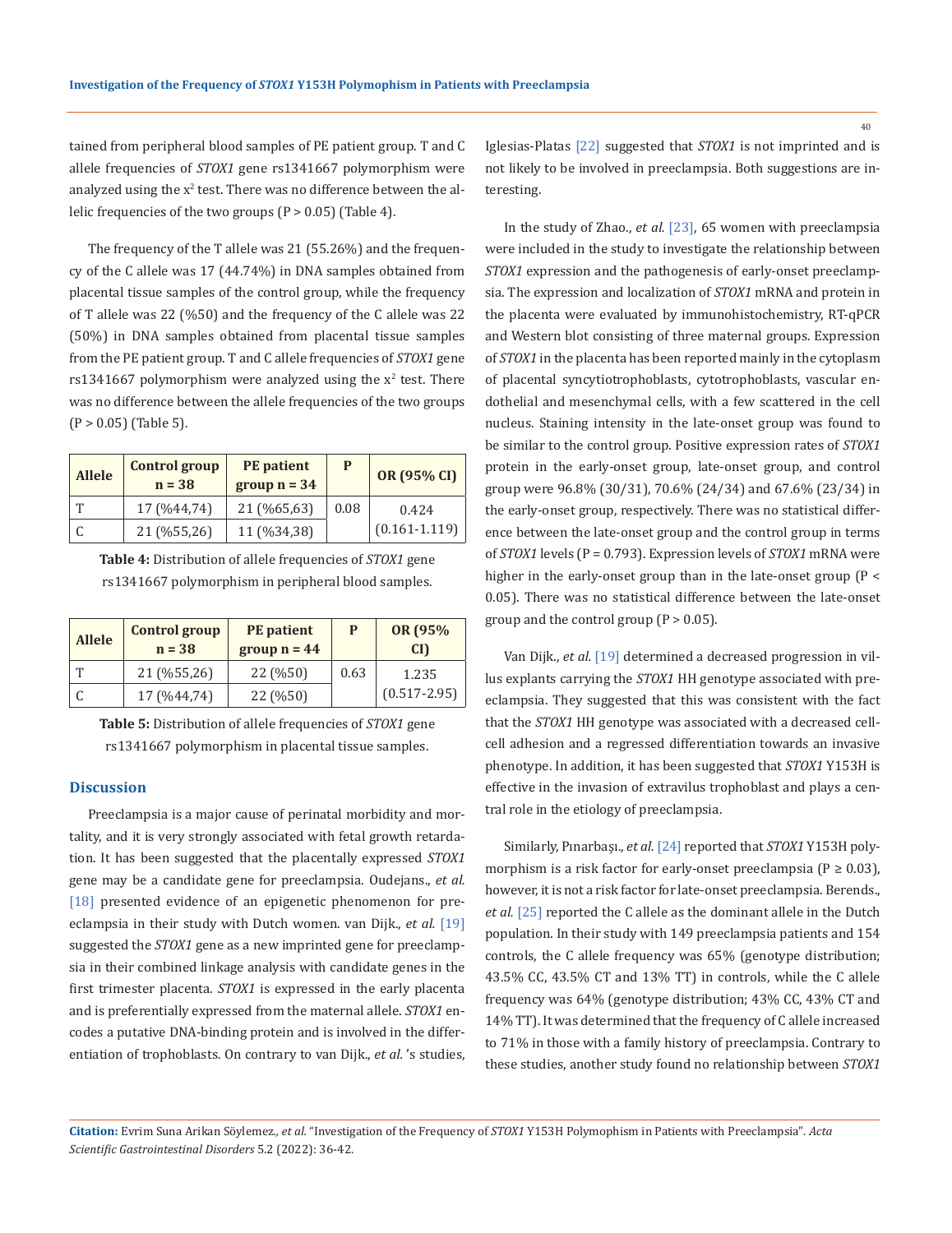Y153H polymorphism and preeclampsia in preeclamptic Finnish women [26]. Iglesias-Platas., *et al.* [22] also suggested that the *STOX1* gene and Y153H SNP had no effect in their study.

### **Conclusion**

In our study, rs1341667 (Y153H) polymorphism was detected in the peripheral blood and placental tissues of preeclamptic mothers. However, this polymorphism was also frequently detected in healthy pregnant women and their placental tissues. There was no difference between the frequencies of the C allele, which is the risk allele, in both blood and placental tissues of controls and PE patients. In this respect, we cannot support the view that the related polymorphism predisposes to preeclampsia, since there was no difference between the risk allele frequencies of controls and PE patients. The sample size of our study may be not large enough to reach statistically significant results. The absence of a family history of PE in our patients may be another limitation of our study. In this regard, we cannot support the view that the relevant polymorphism predisposes to preeclampsia. However, our study has small number of patients. This polymorphism needs to be analyzed in large populations.

### **Acknowledgements**

This study was supported by Afyonkarahisar Health Sciences University BAP Commission with project number 19. KARİYER. 010.

### **Conflict of Interest**

The authors declare no conflicts of interest.

#### **Bibliography**

- 1. Akiri G., *et al.* ["Regulation of vascular endothelial growth fac](https://pubmed.ncbi.nlm.nih.gov/9674707/)[tor \(VEGF\) expression is mediated by internal initiation of](https://pubmed.ncbi.nlm.nih.gov/9674707/)  [translation and alternative initiation of transcription".](https://pubmed.ncbi.nlm.nih.gov/9674707/) *Oncogene* [17.2 \(1998\): 227-236.](https://pubmed.ncbi.nlm.nih.gov/9674707/)
- 2. Redman CW., *et al*[. "Latest advances in understanding pre](https://pubmed.ncbi.nlm.nih.gov/15947178/)eclampsia". *Science* [308.5728 \(2005\): 1592-1594.](https://pubmed.ncbi.nlm.nih.gov/15947178/)
- 3. [Sibai BM. "Thrombophilia and severe preeclampsia: time to](https://www.ahajournals.org/doi/10.1161/01.HYP.0000188904.47575.7e)  [screen and treat in future pregnancies?"](https://www.ahajournals.org/doi/10.1161/01.HYP.0000188904.47575.7e) *Hypertension* 46.6 [\(2005\): 1252-1253.](https://www.ahajournals.org/doi/10.1161/01.HYP.0000188904.47575.7e)
- 4. [Sibai BM. "Hypertension in pregnancy".](https://pubmed.ncbi.nlm.nih.gov/1484651/) *The New England Journal of Medicine* [327.10 \(1992\): 733-734.](https://pubmed.ncbi.nlm.nih.gov/1484651/)
- 5. [ACOG practice bulletin. "Diagnosis and management of pre](https://pubmed.ncbi.nlm.nih.gov/15617295/)[eclampsi and eclampsia". Number 33, January 2002. American](https://pubmed.ncbi.nlm.nih.gov/15617295/)  [College of Obsteticians and Gynecologists.](https://pubmed.ncbi.nlm.nih.gov/15617295/) *International Jour[nal of Gynecology and Obstetrics](https://pubmed.ncbi.nlm.nih.gov/15617295/)* 77.1 (2002): 67-75.
- 6. Baijnath S., *et al*[. "The optimization of a chronic nitric oxide](https://www.ejog.org/article/S0301-2115(14)00452-7/fulltext)  [synthase \(NOS\) inhibition model of pre-eclampsia by evaluat](https://www.ejog.org/article/S0301-2115(14)00452-7/fulltext)ing physiological changes". *[European Journal of Obstetrics and](https://www.ejog.org/article/S0301-2115(14)00452-7/fulltext)  [Gynecology and Reproductive Biology](https://www.ejog.org/article/S0301-2115(14)00452-7/fulltext)* 182.71 (2014): 5.
- 7. Powe CE., *et al*[. "Preeclampsia, a disease of the maternal endo](https://pubmed.ncbi.nlm.nih.gov/21690502/)[thelium: the role of anti-angiogenic factors and implications](https://pubmed.ncbi.nlm.nih.gov/21690502/)  [for later cardiovascular disease".](https://pubmed.ncbi.nlm.nih.gov/21690502/) *Circulation* 123.24 (2011): [1-27.](https://pubmed.ncbi.nlm.nih.gov/21690502/)
- 8. Tomimatsu T., *et al*[. "Preeclampsia: maternal systemic vascu](https://www.mdpi.com/1422-0067/20/17/4246)[lar disorder caused by generalized endothelial dysfunction](https://www.mdpi.com/1422-0067/20/17/4246)  [due to placental antiangiogenic factors".](https://www.mdpi.com/1422-0067/20/17/4246) *International Journal [of Molecular Sciences](https://www.mdpi.com/1422-0067/20/17/4246)* 20.4246 (2019).
- 9. Dekker G., *et al*[. "Etiology of preeclampsia: an update".](https://pubmed.ncbi.nlm.nih.gov/21213501/) *Journal [of the Medical Association of Thailand](https://pubmed.ncbi.nlm.nih.gov/21213501/)* 87.3 (2004): 96-103.
- 10. Burton GJ., *et al*[. "Pre-eclampsia: pathophysiology and clinical](https://pubmed.ncbi.nlm.nih.gov/31307997/)  implications". *BMJ* [366.l2381 \(2019\).](https://pubmed.ncbi.nlm.nih.gov/31307997/)
- 11. English FA., *et al*[. "Risk factors and effective management of](https://www.dovepress.com/risk-factors-and-effective-management-of-preeclampsia-peer-reviewed-fulltext-article-IBPC)  preeclampsia". *[Integrated Blood Pressure Control](https://www.dovepress.com/risk-factors-and-effective-management-of-preeclampsia-peer-reviewed-fulltext-article-IBPC)* 8.7 (2015).
- 12. Romero R., *et al*[. "Preeclampsia: a link between trophoblast](https://pubmed.ncbi.nlm.nih.gov/23934119/)  [dysregulation and an antiangiogenic state".](https://pubmed.ncbi.nlm.nih.gov/23934119/) *Journal of Clinical Investigation* [123 \(2013\): 2775-2777.](https://pubmed.ncbi.nlm.nih.gov/23934119/)
- 13. [Youssef GS. "Hypertension in pregnancy".](https://www.escardio.org/Journals/E-Journal-of-Cardiology-Practice/Volume-17/hypertension-in-pregnancy) *European Society of Cardiology* [17 \(2019\): 1-8.](https://www.escardio.org/Journals/E-Journal-of-Cardiology-Practice/Volume-17/hypertension-in-pregnancy)
- 14. Ersch J., *et al*[. "Feeding problems in preterm infants of pre](https://pubmed.ncbi.nlm.nih.gov/18717769/)eclamptic mothers". *[Journal of Paediatrics and Child Health](https://pubmed.ncbi.nlm.nih.gov/18717769/)*  [44.11 \(2008\): 651-655.](https://pubmed.ncbi.nlm.nih.gov/18717769/)
- 15. Vikse BE., *et al*[. "Preeclampsia and the risk of end-stage re](https://pubmed.ncbi.nlm.nih.gov/18716297/)nal disease". *[The New England Journal of Medicine](https://pubmed.ncbi.nlm.nih.gov/18716297/)* 21.359.8 [\(2008\): 800-809.](https://pubmed.ncbi.nlm.nih.gov/18716297/)
- 16. Barton JR., *et al*[. "Gastrointestinal complications of pre-ec](https://pubmed.ncbi.nlm.nih.gov/19464509/)lampsia". *[Seminars in Perinatology](https://pubmed.ncbi.nlm.nih.gov/19464509/)* 33.3 (2009): 179-188.
- 17. [https://www.genecards.org/cgi-bin/carddisp.](https://www.genecards.org/cgi-bin/carddisp.pl?gene=STOX1) [pl?gene=STOX1](https://www.genecards.org/cgi-bin/carddisp.pl?gene=STOX1)

**Citation:** Evrim Suna Arikan Söylemez*., et al.* "Investigation of the Frequency of *STOX1* Y153H Polymophism in Patients with Preeclampsia". *Acta Scientific Gastrointestinal Disorders* 5.2 (2022): 36-42.